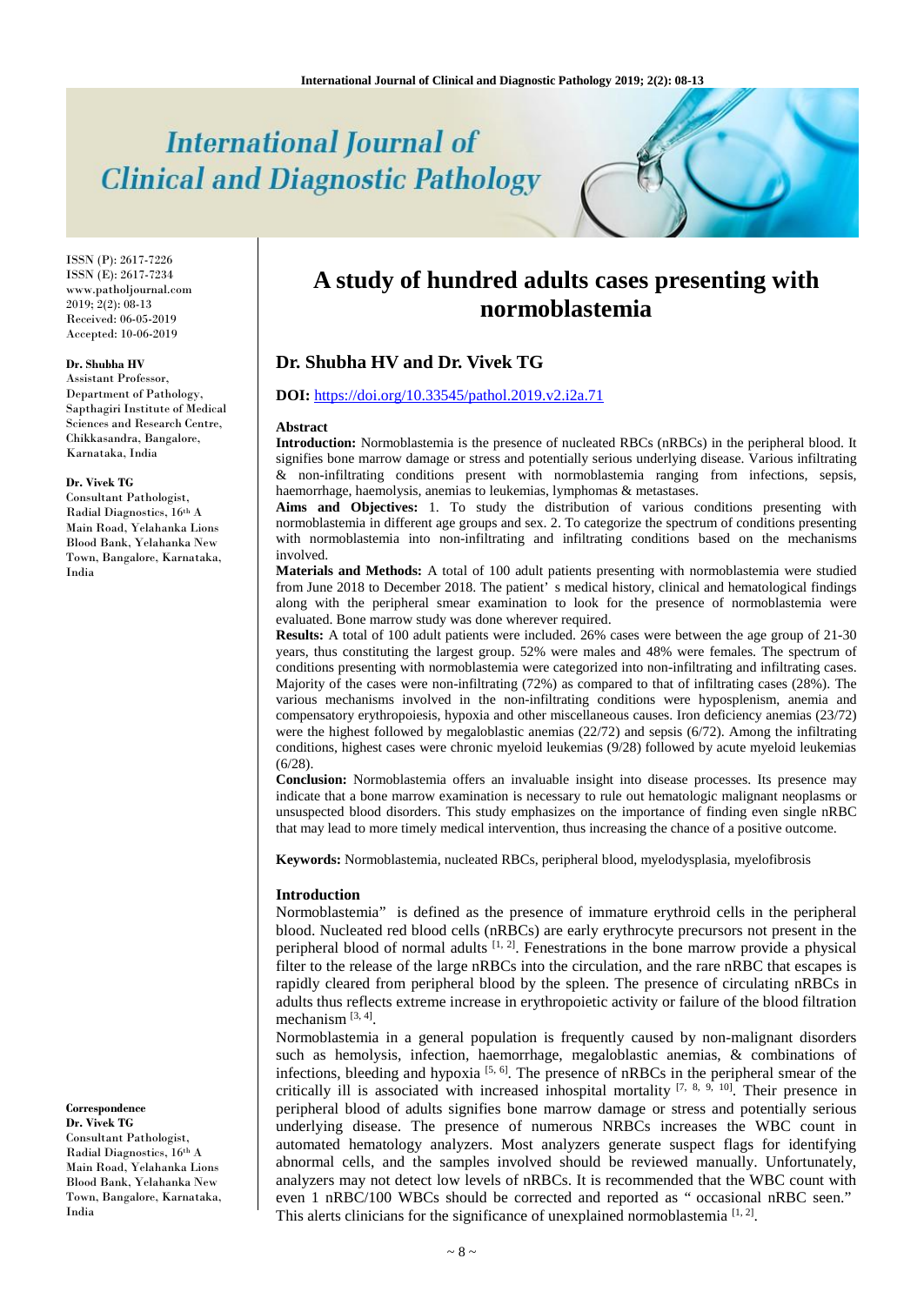International Journal of Clinical and Diagnostic Pathology

Therefore, the present study was conducted to study the spectrum of various conditions presenting with normoblastemia and to categorize the spectrum into noninfiltrating and infiltrating conditions based on the mechanism involved.

### **Materials and Methods**

The present study was a prospective study conducted during the period of June 2018 to December 2018. A total of 100 adult patients above the age of 18 years who presented with normoblastemia either on manual peripheral smear examination or on detection with the help of automated analyzer flags were included in the study. The patient' s clinical history with all the relevant investigations were evaluated. All the findings were documented on a standard proforma. Bone marrow study (Aspiration and/or biopsy) was done wherever required. The data obtained was analyzed using the Microsoft Excel 2007 and SPSS statistical tool.

#### **Results**

A total of 100 adult patients who presented with normoblastemia were included in this study. The distribution of the cases presenting with normoblastemia

according to the age (Table 1)  $&$  sex (Table 2) were studied. Out of a total of 100 adult patients maximum number of cases, i.e, 26 cases were between the age group of 21-30 years. Hence, the patients in this age group constituted the largest group. There were 52 males and 48 females.

**Table 1:** Age specific distribution of the cases presenting with normoblastemia

| Age group (In years) | No. of cases |
|----------------------|--------------|
| 18-20                | 08           |
| 21-30                | 26           |
| $31 - 40$            | 16           |
| $41 - 50$            | 22           |
| 51-60                | 12           |
| 61-70                | 16           |
| Total                | 100          |

**Table 2:** Sex specific distribution of the cases presenting with normoblastemia

| <b>Sex</b> | No. of cases |
|------------|--------------|
| Male       | 52           |
| Female     | 48           |
| Total      | ۱n           |

**Table 3:** The spectrum of non-infiltrating conditions presenting with normoblastemia

| Sl. No | <b>Mechanisms involved</b>             | Conditions presenting with normoblastemia | No. of cases |
|--------|----------------------------------------|-------------------------------------------|--------------|
|        |                                        | A] Autoimmune Hemolytic Anemia [AIHA]     | 04           |
| 1.     | Hyposplenism                           | B] Sickle Cell Anemia                     | 01           |
|        |                                        | C] Malaria                                | 02           |
|        |                                        | Al Iron Deficiency Anemia                 | 23           |
| 2.     | Anemia and compensatory erythropoiesis | B] Megaloblastic Anemia                   | 22           |
|        |                                        | C] Haemorrhage                            | 04           |
| 3.     | Hypoxia                                | Congestive Cardiac Failure                | 02           |
|        |                                        | Al Uremia                                 | 04           |
| 4.     | Miscellaneous                          | B Sepsis                                  | 06           |
|        |                                        | C] Chronic Liver Disease                  | 04           |
|        | Total                                  |                                           | 72           |

The spectrum of conditions presenting with normoblastemia were categorized into non-infiltrating and infiltrating cases (Table 3 and 4). The non-infiltrating cases were 72 constituting the majority of cases as compared to that of 28 infiltrating cases. The various mechanisms involved in the non-infiltrating conditions were hyposplenism, anemia and compensatory erythropoiesis, hypoxia and other miscellaneous causes. Iron deficiency anemia cases (23/72) were the highest followed by megaloblastic anemia cases (22/72) and sepsis (6/72) (Table 3). Among the infiltrating conditions, chronic myeloid leukemia (9/28) constituted the majority of cases followed by acute myeloid leukemia (6/28) (Table 4).

**Table 4:** The spectrum of infiltrating conditions presenting with normoblastemia

| Sl.no | <b>Diagnosis</b>                        | No. of cases |
|-------|-----------------------------------------|--------------|
| 1.    | Acute myeloid leukemia (AML)            | 06           |
| 2.    | Acute lymphocytic leukemia (ALL)        | 02           |
| 3.    | Chronic myeloid leukemia(CML)           | 09           |
| 4.    | Chronic lymphocytic leukemia (CLL)      | 02           |
| 5.    | Myelodysplastic syndrome (MDS)          | 02           |
| 6.    | Lymphomas- non-hodgkin's lymphoma (NHL) | 02           |
| 7.    | Multiple myeloma                        | 02           |
| 8.    | Myelofibrosis                           | 02           |
| 9.    | Metastatic breast carcinoma             | $^{01}$      |
|       | Total                                   | 28           |

Among the non-infiltrating conditions, 41/72 cases were seen in females. Iron deficiency anemia (23/72) cases were the highest and were common in the females between the

age group of 21-30 years. 3 /4 cases of AIHAs were seen in the females (Table 5 and 6). One case of sickle cell anemia was seen in a female patient of 19 years who presented with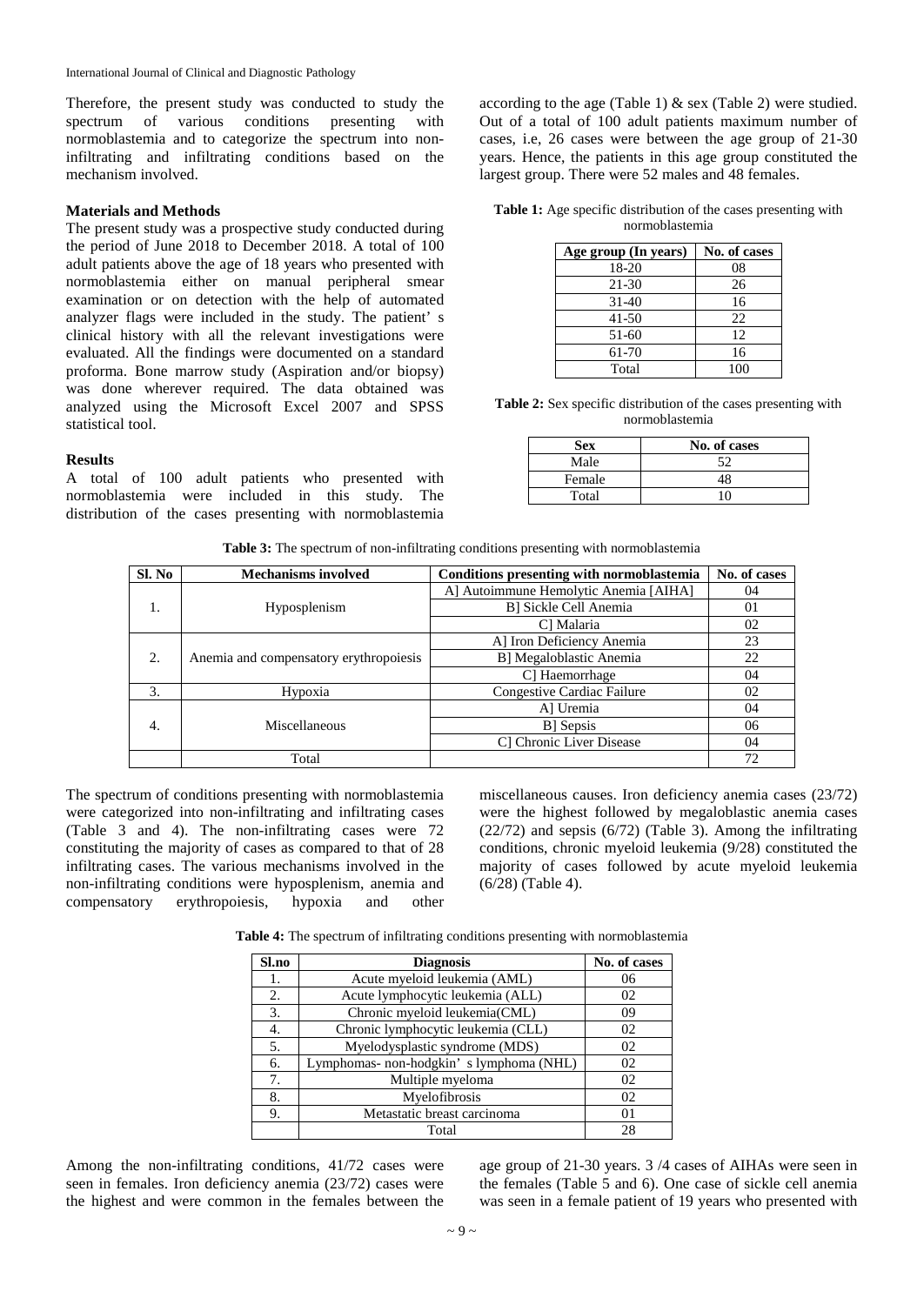International Journal of Clinical and Diagnostic Pathology

sickle cell crisis and had severe bone pain (Figure 1 and 5). Two cases of malaria also showed the presence of nucleated RBCs. Haemorrhage, congestive cardiac failure, uremia, sepsis and chronic liver disease were more in male patients than in females.

Among the infiltrating conditions, 21/28 cases were seen in males. 6/9 cases of CML were seen in males and 3/9 cases were in the age group of 41-50 years. 4/6 cases of AML were seen in males and 3/6 cases were in the age group of 41-50 years (Table 5). Both the cases of ALL (Figure 2), CLL, myelodysplastic syndromes, non-Hodgkin' s lymphoma and myelofibrosis were seen in males (Table 6). One case of metastatic breast disease was seen in a female aged 62 years who presented with multiple metastatic bone deposits and was diagnosed on bone marrow aspiration and biopsy. Both the cases of NHLs were diagnosed on bone marrow biopsy as the bone marrow aspirate was a dry tap. Bone marrow study was also done for the two cases of multiple myeloma which showed binucleated and trinucleated plasma cells on aspiration slides (Figure 3A and 3B). Dyserythropoietic features were significant in the myelodysplastic cases (Figure 4).

|                                                 |                                     | <b>Age Groups</b>        |                          |                          |                          |                          |                          |              |
|-------------------------------------------------|-------------------------------------|--------------------------|--------------------------|--------------------------|--------------------------|--------------------------|--------------------------|--------------|
| Sl. No<br><b>Conditions With Normoblastemia</b> |                                     | 18-20                    | $21 - 30$                | 31-40                    | $41 - 50$                | 51-60                    | 61-70                    | <b>Total</b> |
|                                                 |                                     | I] Non-Infiltrating      |                          |                          |                          |                          |                          |              |
| 1.                                              | Autoimmune Hemolytic Anemias [AIHA] |                          | 02                       | $\overline{a}$           | $\overline{a}$           | $\overline{\phantom{a}}$ | 02                       | 04           |
| 2.                                              | Sickle Cell Anemia                  | 01                       | $\overline{\phantom{a}}$ | $\qquad \qquad -$        | $\qquad \qquad -$        | $\overline{\phantom{a}}$ | $\overline{\phantom{a}}$ | 01           |
| 3.                                              | Malaria                             |                          | 0 <sub>1</sub>           | 01                       | $\qquad \qquad -$        | ٠                        |                          | 02           |
| 4.                                              | Iron Deficiency Anemia              | 05                       | 09                       | 03                       | 02                       | 02                       | 02                       | 23           |
| 5.                                              | Megaloblastic Anemia                | 02                       | 11                       | 04                       | 04                       | 0 <sub>1</sub>           |                          | 22           |
| 6.                                              | Haemorrhage                         |                          |                          | 02                       | 01                       | 01                       |                          | 04           |
| 7.                                              | Congestive Cardiac Failure          | $\qquad \qquad -$        |                          |                          |                          | 02                       |                          | 02           |
| 8.                                              | Uremia                              | $\qquad \qquad -$        |                          | $\overline{a}$           | 02                       | 01                       | 01                       | 04           |
| 9.                                              | Sepsis                              | $\overline{a}$           | 02                       | 01                       | 02                       |                          | 01                       | 06           |
| 10.                                             | <b>Chronic Liver Disease</b>        | $\qquad \qquad -$        |                          |                          | 01                       | 03                       |                          | 04           |
|                                                 |                                     |                          |                          |                          |                          |                          |                          |              |
|                                                 |                                     | II] Infiltrating         |                          |                          |                          |                          |                          |              |
| 1.                                              | Acute Myeloid Leukemia              |                          | $\bar{a}$                | 02                       | 0 <sub>3</sub>           | $\overline{a}$           | 01                       | 06           |
| $\overline{2}$ .                                | Acute Lymphocyic Leukemia           | $\overline{a}$           |                          |                          | 02                       |                          |                          | 02           |
| 3.                                              | Chronic Myeloid Leukemia            | $\overline{\phantom{0}}$ | $\blacksquare$           | 02                       | 03                       | 02                       | 02                       | 09           |
| $\overline{4}$ .                                | Chronic Lymphocytic Leukemia        | $\overline{a}$           |                          |                          | $\overline{a}$           |                          | 02                       | 02           |
| 5.                                              | Myelodysplastic Syndrome            | $\overline{a}$           | 01                       | $\overline{a}$           | 01                       | $\overline{\phantom{a}}$ |                          | 02           |
| 6.                                              | Lymphomas-Non-Hodgkin's lymphoma    | $\overline{\phantom{a}}$ | $\blacksquare$           | 01                       | 01                       | $\overline{\phantom{a}}$ | $\overline{\phantom{a}}$ | 02           |
| 7.                                              | Multiple Myeloma                    | $\overline{\phantom{a}}$ | $\blacksquare$           | $\overline{a}$           | $\overline{\phantom{0}}$ | $\overline{\phantom{a}}$ | 02                       | 02           |
| 8.                                              | Myelofibrosis                       | $\overline{\phantom{0}}$ | $\overline{\phantom{a}}$ | $\overline{\phantom{0}}$ | $\overline{\phantom{0}}$ | $\overline{\phantom{a}}$ | 02                       | 02           |
| 9.                                              | Metastatic breast carcinoma         | $\overline{\phantom{0}}$ | $\overline{\phantom{a}}$ | $\overline{\phantom{0}}$ | $\overline{\phantom{a}}$ | $\overline{\phantom{a}}$ | 01                       | 01           |
|                                                 | Total                               | 08                       | 26                       | 16                       | 22                       | 12                       | 16                       | 100          |

**Table 5:** Age specific distribution of the spectrum of conditions presenting with normoblastemia

**Table 6:** Sex specific distribution of the spectrum of conditions presenting with normoblastemia

| Sl. No           | <b>Conditions with normoblastemia</b> | NO. of cases |                          |              |  |  |
|------------------|---------------------------------------|--------------|--------------------------|--------------|--|--|
|                  |                                       | <b>Males</b> | <b>Females</b>           | <b>Total</b> |  |  |
|                  | I] Non-infiltrating                   |              |                          |              |  |  |
| 1.               | Autoimmune Hemolytic Anemias [AIHA]   | 01           | 03                       | 04           |  |  |
| 2.               | Sickle Cell Anemia                    |              | 01                       | 01           |  |  |
| 3.               | Malaria                               | 02           |                          | 02           |  |  |
| $\overline{4}$ . | Iron Deficiency Anemia                | 05           | 18                       | 23           |  |  |
| 5.               | Megaloblastic Anemia                  | 08           | 14                       | 22           |  |  |
| 6.               | Haemorrhage                           | 03           | 01                       | 04           |  |  |
| 7.               | Congestive Cardiac Failure            | 02           |                          | 02           |  |  |
| 8.               | Uremia                                | 03           | 01                       | 04           |  |  |
| 9.               | Sepsis                                | 04           | 02                       | 06           |  |  |
| 10.              | Chronic Liver Disease                 | 03           | 01                       | 04           |  |  |
|                  | II] Infiltrating                      |              |                          |              |  |  |
| 1.               | Acute Myeloid Leukemia                | 04           | 02                       | 06           |  |  |
| $\overline{2}$ . | Acute Lymphocytic Leukemia            | 02           |                          | 02           |  |  |
| 3.               | Chronic Myeloid Leukemia              | 06           | 03                       | 09           |  |  |
| $\overline{4}$ . | Chronic Lymphocytic Leukemia          | 02           |                          | 02           |  |  |
| 5.               | Myelodysplastic Syndrome              | 02           |                          | 02           |  |  |
| 6.               | Lymphomas-Non-Hodgkin's lymphoma      | 02           |                          | 02           |  |  |
| 7.               | Multiple Myeloma                      | 01           | 01                       | 02           |  |  |
| 8.               | Myelofibrosis                         | 02           | $\overline{\phantom{a}}$ | 02           |  |  |
| 9.               | Metastatic breast carcinoma           | $\bar{a}$    | 01                       | 01           |  |  |
|                  | Total                                 | 52           | 48                       | 100          |  |  |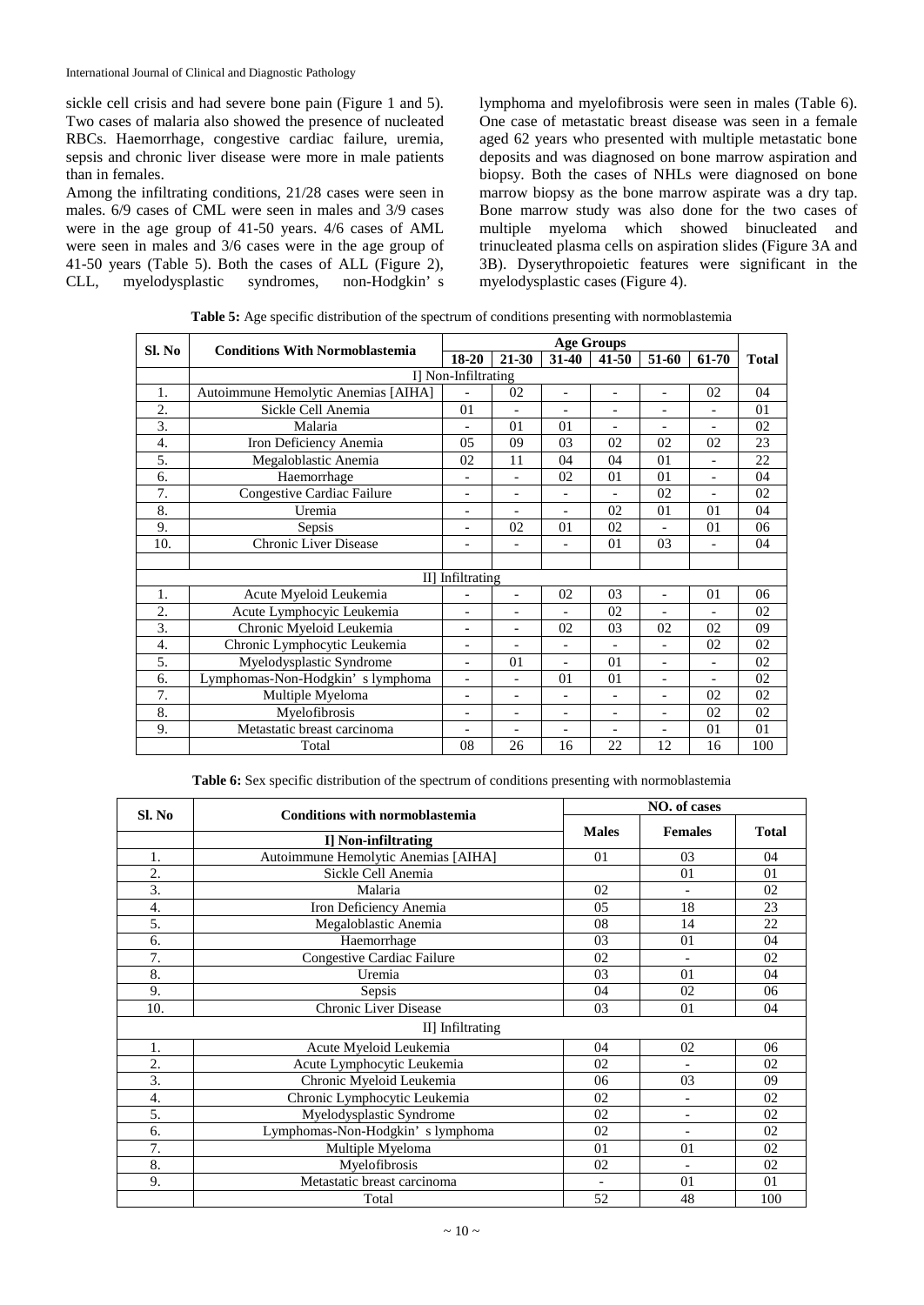

**Fig 1:** Peripheral smear of a Sickle cell disease patient showing nucleated RBC (blue arrow), sickle cells (Red arrow) and severe anisopoikilocytosis. (Leishman' s stain; 100X)



**Fig 2:** Peripheral smear of an acute lymphoid leukemia (ALL) patient showing nucleated RBC (Black arrow). (Leishman' s stain; 100X)



**Fig 3A:** Bone marrow aspirate of a patient with multiple myeloma patient showing trinucleate plasma cell (Blue arrow) (Bone marrow aspirate; Leishman' s stain; 400X).



**Fig 3B:** Bone marrow aspirate of a patient with multiple myeloma patient showing binucleate plasma cell (Red arrow) (Bone marrow aspirate; Leishman' s stain; 400X).



**Fig 4:** Bone marrow aspirate in a Myelodysplastic syndrome case showing features of dyserythropoiesis such as cytoplasmic blebbing, nuclear budding and abnormal mitotic figure. (Bone marrow aspirate; Leishman' s stain; 400X)



**Fig 5:** Bone marrow aspirate showing erythroid hyperplasia with normal maturation pattern of erythroid series in a Sickle cell disease patient. Proerythroblast with a perinuclear pale zone (Red arrow head), early erythroblast (Green arrow head), Intermediate erythroblast (Purple arrow head) and late erythroblast (orange

arrow head). (Bone marrow aspirate; Giemsa stain; 400X).

### **Discussion**

Nucleated RBCs (nRBCs) are immature RBCs normally they are not seen in the peripheral blood after the neonatal period. Their presence in peripheral blood of adults signifies bone marrow damage or stress and potentially serious underlying disease. The presence of numerous nRBCs increases the WBC count in automated hematology analyzers. Most analyzers generate suspect flags for identifying abnormal cells, and the samples involved should be reviewed manually  $[1, 2]$ .

The presence of nRBCs in the peripheral blood is usually associated with malignant neoplasm' s, bone marrow diseases, and other serious disorders [11, 12, 13]. The bone marrow has a special architecture, its disruption leads to obvious changes. Normal mature bone marrow cells are deformable, so they can squeeze through small " portholes" in the endothelium to enter the peripheral circulation. [14] Normoblasts and immature granulocytes, however, are less deformable and rarely enter the circulation. Their presence in the peripheral blood indicates that the mechanism of bone marrow barrier has been disrupted or extramedullary hematopoietic mechanism has been activated.

The spectrum of haematological disorders in patients presenting with normoblastemia is very wide. Therefore, in the present study we categorized the patients presenting with normoblastemia into non-infiltrating and infiltrating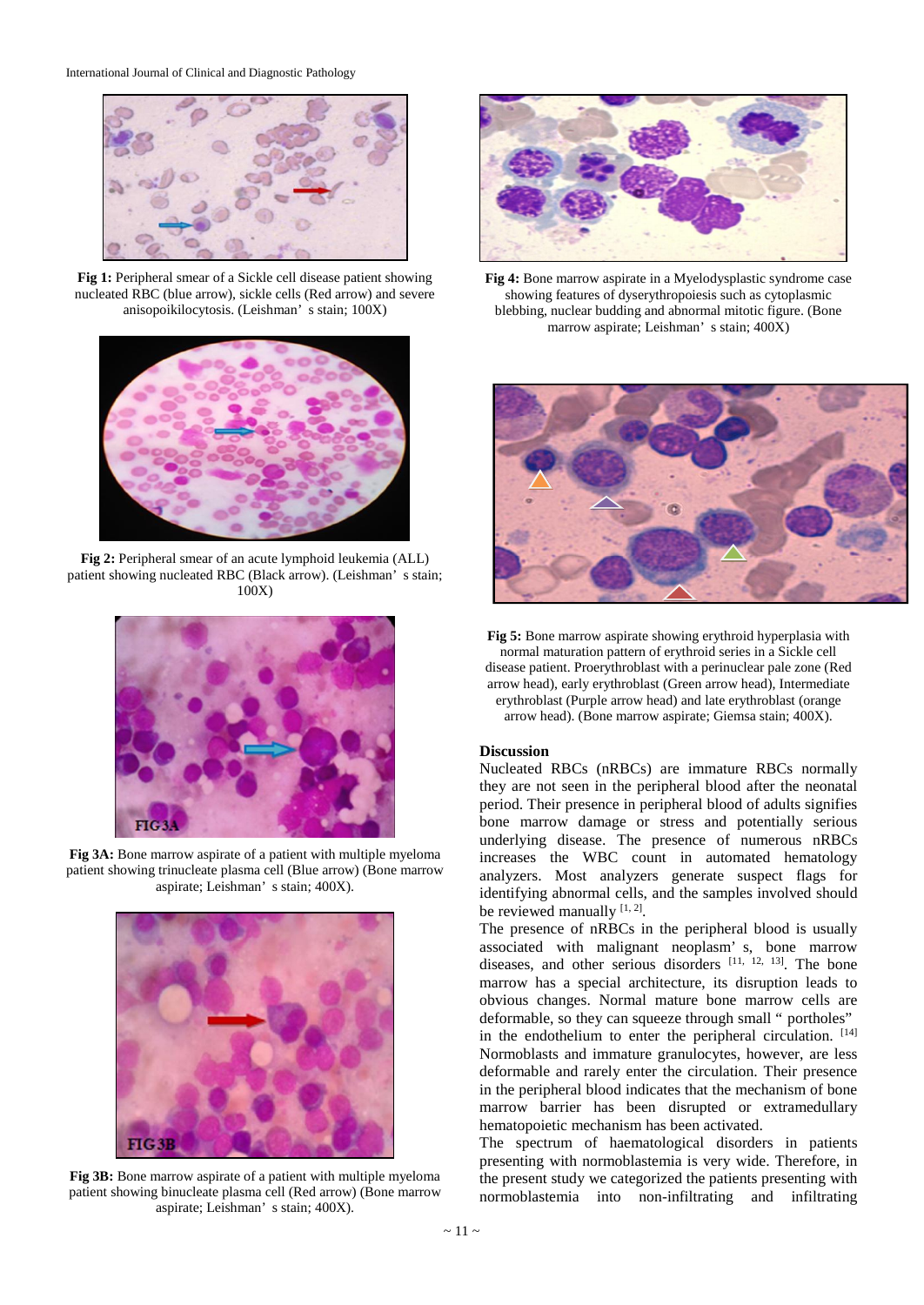conditions based on the mechanisms involved. We also studied the distribution of the spectrum of conditions presenting with normoblastemia according to different age groups and sex.

The various mechanisms involved in non-infiltrating conditions were hyposplenism/asplenism, anemia and compensatory erythropoiesis, hypoxia and other miscellaneous causes. Normoblasts that escape from the marrow are normally cleared by the spleen, their presence in the peripheral blood suggests a hyposplenic state [15]. Marrow stress and release of many normoblasts can overcome the ability of a normal spleen to clear them from circulation. This occurs with hypoxia, hemolytic anemia, anemia under treatment, megaloblastic anemia, ineffective erythropoiesis, collagen vascular diseases, malignant neoplasms, and chemotherapy treatment [12].

In our study, a total of 4 cases of AIHAs were reported and 3 out of 4 cases were females. The range of nRBCs in AIHAs was 1-25 nRBCs/100WBCs on peripheral smear (PS) examination. In Burkett *et al* study, out of a total of 42 cases of non-infiltrating conditions presenting with leukoerythroblastic blood picture, 11 (26%) cases were Hemolytic anemias which constituted majority of cases [16]. One case of sickle cell anemia was seen in a female patient of 19 years who presented with sickle cell crisis and had severe bone pain. The number of nRBCs were 35/100WBCs on PS examination. Among the non-infiltrating cases, the maximum number of cases (n=49) were under the anemia and compensatory erythropoiesis category. In every type of severe anemia i.e. hemolytic, nutritional or anemia of blood loss normoblastemia is caused by hypoxic erythropoietininduced compensatory erythropoiesis [17].

Normoblastemia occurs in response to hypoxia in both anemia and cardiopulmonary disorders. In anemia, hypoxia results when the reduced hemoglobin concentration causes a corresponding decline in the oxygen carrying capacity of the blood [18, 19]. Cardiopulmonary hypoxia, however, may involve numerous mechanisms, including failure of the blood to absorb oxygen from the lungs, inadequate ventilation of alveoli, or right-to-left intrapulmonary shunting of the blood  $[20, 21]$ . In our study, two male patients in the age group of 51-60 years had congestive cardiac failure and presented with normoblastemia.

Sepsis evokes inflammatory response by stimulating the production of inflammatory mediators like interleukin, like interleukin-6<sup> $[1, 2]$ </sup>. In our study, 6 cases of sepsis showed neutrophilic leukocytosis and thrombocytopenia on PS examination. The range of nRBCs was 1-45/100WBCs. Retief prospectively studied 37 adults with leukoerythroblastosis & found that one-third were suffering from acute infections, and the rest had various hemolytic states and other nonmalignant disorders<sup>[19]</sup>.

Marrow replacement can occur in leukemia, myeloma, or lymphoma. Both primary and secondary reactions can produce marrow fibrosis (myelofibrosis), which changes the normal marrow microarchitecture. This disruption may break down the marrow-blood barrier, causing untimely and disorderly release of NRBCs and progenitor cells into the circulation [22] .

Malignancies reveal always immature granulocytes, megathrombocytes, and occasional blast cells into the peripheral blood, resulting in leukoerythroblastosis or the coexistence of myeloid precursors and NRBCs in the peripheral blood. In our study out of 28 infiltrating conditions, 9 cases were CML. The range of nRBCs in CML cases was 1-5 nRBCs/100WBCs. Two cases of NHLs were diagnosed on bone marrow biopsy as aspiration yielded a dry tap. In a study conducted by Conlan *et al*, 317 patients with NHL treated with chemotherapy were evaluated for the presence of hematologic abnormalities at diagnostic staging. Normoblastemia was present in 2% of cases [23].

In the present study, one case presenting with normoblastemia showed metastatic deposits in the bone marrow. This case had the highest number of nRBCs (35nRBCs/100WBCs) among all the infiltrative conditions followed by the two cases of myelofibrosis which had 8 and 10nRBCs/100WBCs. In a study conducted at the Mayo clinic, out of a total of 37 patients with leukoerythroblastic picture,  $1/3^{rd}$  of the patients had underlying malignancy  $[24]$ . In a study by Danise *et al*., a total of 478 patients were analyzed with the automated hematology analyzer and nRBCs were found in nearly all onco-hematological diseases at diagnosis<sup>[5]</sup>.

NRBCs present in the peripheral blood of several hematological and non-hematological conditions, are usually associated with bad prognosis. Detection of nRBCs is an independent risk of poor outcome, where the mortality increases with the increasing nRBC concentration. Therefore, it is necessary to analyze the frequency of various causes in order to determine the value of normoblastemia as a diagnostic clue.

# **Conclusion**

The spectrum of haematological disorders in patients presenting with normoblastemia is very wide. Various infiltrating & non-infiltrating conditions present as normoblastemia ranging from infections, sepsis,<br>haemorrhage. haemolysis, anemias to leukemias, haemolysis, anemias to leukemias, lymphomas & metastases. Normoblastemia offers an invaluable insight into disease processes or progressions. The presence of normoblastemia with certain clinical conditions may indicate that a bone marrow examination is necessary to rule out hematologic malignant neoplasms or unsuspected blood disorders. This study emphasizes on the importance of finding even single nRBC that may lead to more timely medical intervention, thus increasing the chance of a positive outcome.

**Abbreviations:** nRBC– Nucleated red blood cells, WBC-White blood cells, AML-Acute myeloid leukemia, ALL-Acute lymphocytic leukemia, CML- Chronic myeloid leukemia, CLL- Chronic lymphocytic leukemia, MDS-Myelodysplastic syndrome, NHL- Non-Hodgkin' s lymphoma, PS-Peripheral smear

**Acknowledgements:** NIL **Funding:** NIL **Conflict of interests:** NIL

# **References**

- 1. Constantino BT, Cogionis B. Nucleated RBCs-Significance in the peripheral blood film. J Lab Med. 2000; 31:223-9.
- 2. Akhtar S, Mahure S. Nuance of nucleated rbcs (Normoblastemia) in peripheral blood film. PJMS. 2015; 5(1):7-13.